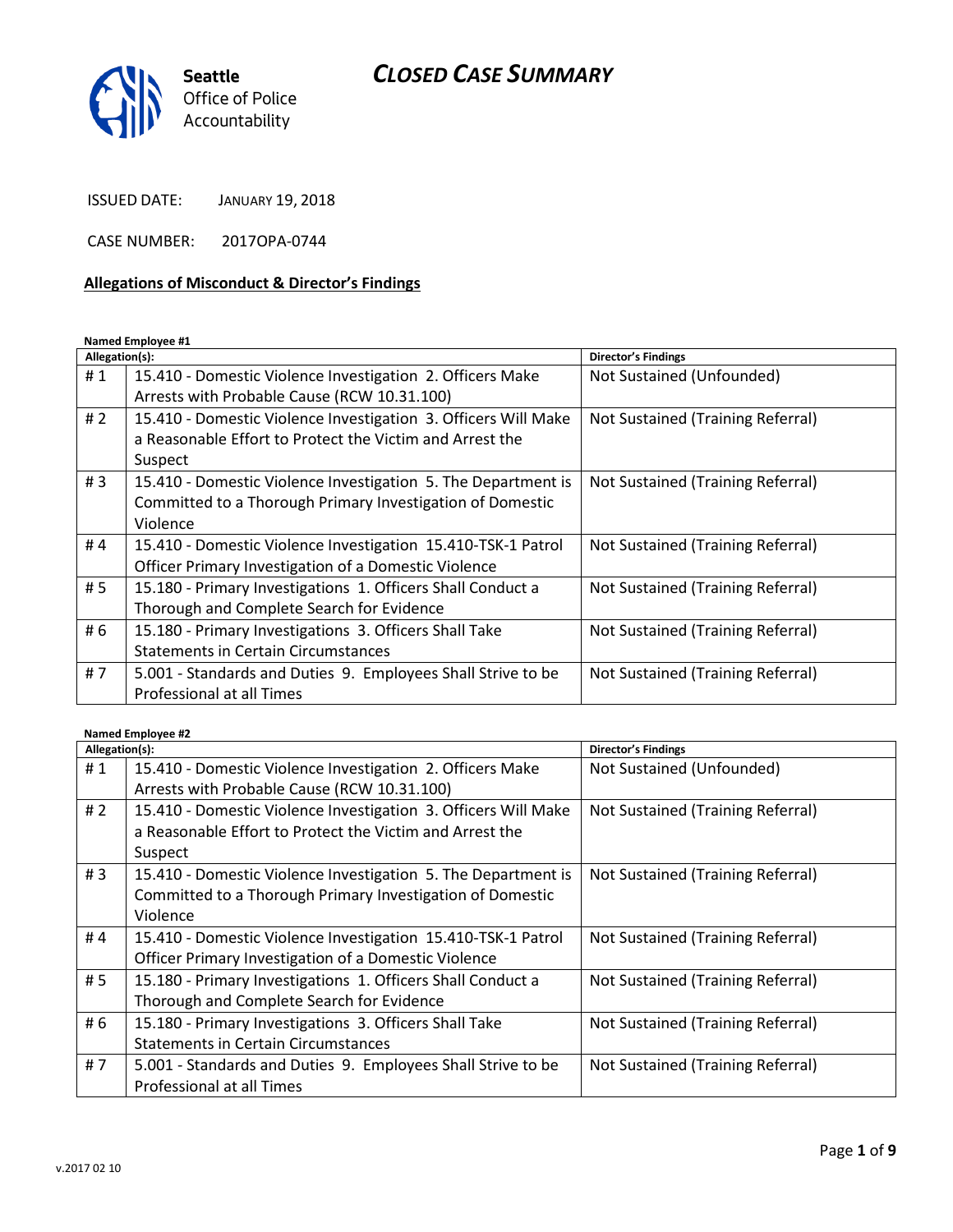#### *This Closed Case Summary (CCS) represents the opinion of the OPA Director regarding the misconduct alleged and therefore sections are written in the first person.*

#### **EXECUTIVE SUMMARY:**

The Anonymous Complainant indicated that the Named Employees failed to properly follow policy regarding a Domestic Violence call to which they responded, including, but not limited to not taking a report on prior abuse and telling her she could not ask her husband to leave. The Named Employees were also alleged to have been unprofessional when they allegedly focused on her mental health status instead of her claims of domestic violence.

#### **STATEMENT OF FACTS:**

The Named Employees were dispatched to a call for service at the residence of the Complainant, who alleged possible domestic violence. The Complainant alleged that her husband, who had not been staying at her home, was coming over despite her request that he not do so. During their drive to the Complainant's residence, the Named Employees searched for open court orders in place between the Complainant and her husband. However, they did not find anything responsive.

When they arrived at the home, the Complainant was distraught and was crying. Named Employee #1 (NE#1) was the primary officer on the call. NE#1 asked where her husband was at that time, and she stated that he was inside the house. The officers observed the husband walking up the stairs with a box. The officers made contact with him and he agreed to walk over to his vehicle and speak with officers.

The officers talked with the Complainant. She stated that she was speaking with a domestic violence counseling service and relayed that she had been told to not allow her husband to come to their home alone and that he should not unilaterally set up a parenting plan. The officers informed the Complainant that because their home was also the husband's legal residence, they could not force him to leave. The Named Employees reported being concerned with the Complainant's emotional state, with NE#1 recounting that he "feared for her well-being."

The husband indicated that he was staying with a friend but came to the house to pick up his motorcycle. He claimed that the Complainant had threatened to hit his motorcycle with a bat. The husband said that a friend was coming over to help him move the bike. During the officers' conversation with the husband, the friend arrived and the bike was loaded into a truck. The husband relayed that his wife suffered from depression. The In-Car Video (ICV) of the incident documented that the husband told the officers that the Complainant had previously threatened suicide and that he tried to get her to see a mental health counselor but that he could not force her to do so.

The Named Employees reported being concerned with the Complainant's emotional state, with NE#1 recounting that he "feared for her well-being." The Complainant reported to the officers that she was taking anti-anxiety medication. NE#1 reported asking her whether she felt like hurting herself and she said no. NE#1 stated that she appeared to be more agitated after that conversation. NE#1 also told the Complainant that they could not force her to seek counseling.

During their conversation with the husband, they learned he owned a firearm and that this firearm was inside of the residence. The officers asked the Complainant whether they could take the gun that was in the house. She initially said no on the basis that "she didn't want [SR] to have it because she feared for her safety." The officers then spoke to the husband about the gun and asked whether they could take it and turn it in for destruction, he agreed and the officers did so.

Ultimately, the officers did not arrest the husband nor, for that matter, did they request that he leave the residence. As they discussed with the Complainant, the officers did not believe that they had a legal basis to request that he leave his home. The officers further did not believe that they had probable cause to arrest the him.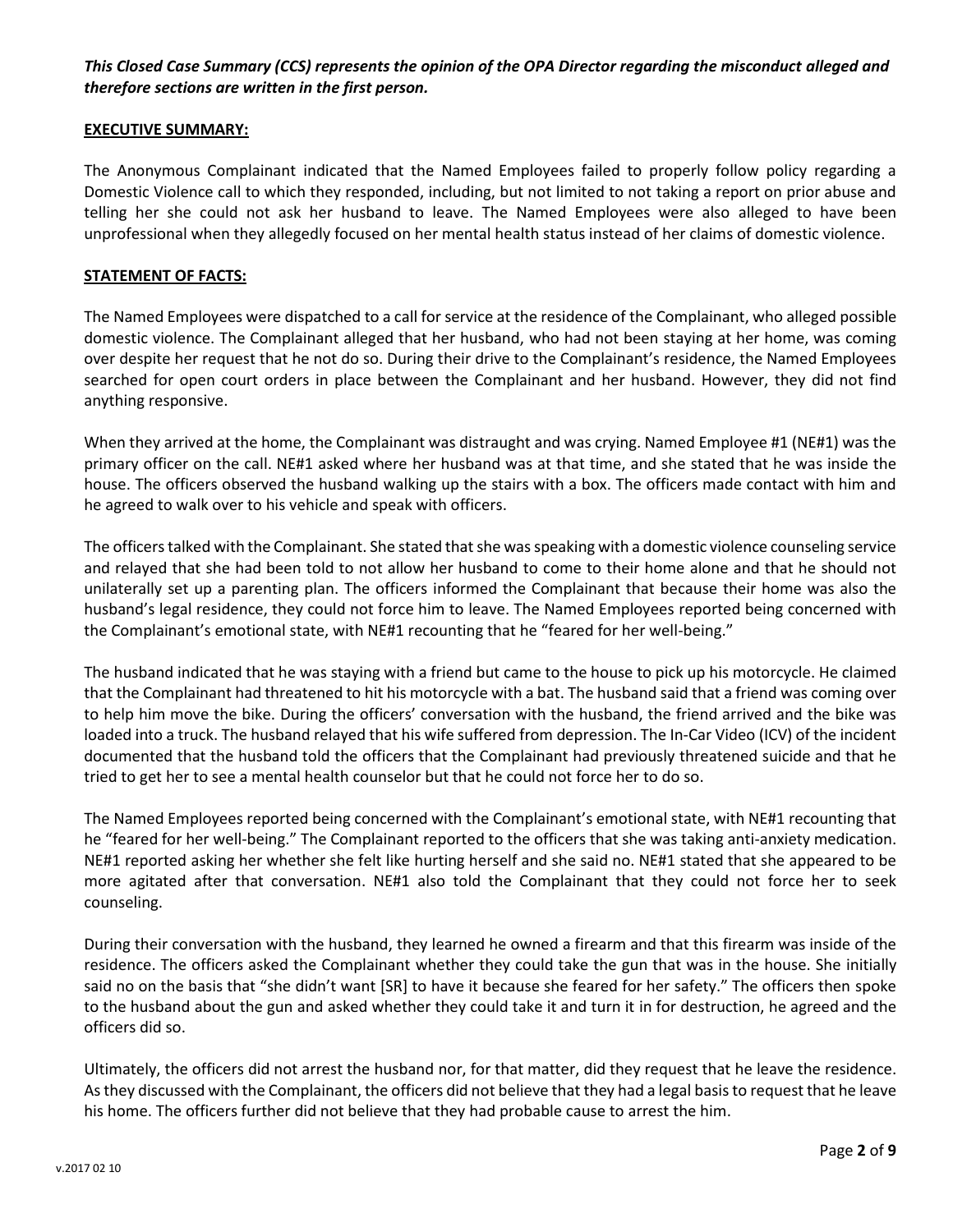## *CLOSE CASE SUMMARY*

OPA CASE NUMBER: 2017OPA-0744

NE#1 completed a DV Supplemental Form, provided the Complainant with an SPD DV pamphlet, and spoke to her about obtaining court orders against her husband. NE#1 did not take a formal statement from the Complainant using the sworn affirmation, did not collect evidence from her concerning past alleged abuse, and did not complete several other of the required steps when investigating a domestic violence incident.

Approximately two weeks after the incident, the Complainant called the Southwest Precinct and spoke with an Acting Sergeant. The Acting Sergeant went to the Complainant's home and took a formal recorded statement. The Acting Sergeant further provided his email address to her so that she could send him the photographs of her prior injuries. She did so and the Acting Sergeant uploaded the photographs to the DEMS system.

That same day, a complaint was filed with OPA concerning this incident. This investigation followed. The primary allegations in this case where that the Named Employees failed to thoroughly and completely investigate this domestic violence incident and that they acted unprofessionally with the Complainant when they questioned her mental health rather than investigating the domestic violence allegations.

#### **ANALYSIS AND CONCLUSIONS:**

# **Named Employee #1 - Allegation #1**

#### *Performance of Duty - 15.410 - Domestic Violence Investigation 2. Officers Make Arrests with Probable Cause (RCW 10.31.100)*

SPD Policy 15.410-POL-2 directs that officers are required to make an arrest in a domestic violence incident where there is probable cause that the subject committed an assault or violated a court order within the past four hours. The policy further provides that arrests are otherwise discretionary. (SPD Policy 15.410-POL-2.)

Here, NE#1 asserted that he did not have probable cause to believe that an assault had occurred within the last four hours. Indeed, the Complainant did not allege that such a crime had occurred. She did contend that assaults had occurred on previous dates; however, the officers did not believe that they had sufficient evidence at that time to arrest her husband for those offenses. NE#1 expressed that their intent was to document this information and pass it on to a follow-up unit for further investigatory work.

I agree that there was not sufficient probable cause to arrest the husband at that time. As such, I recommend that this allegation be Not Sustained – Unfounded.

Recommended Finding: **Not Sustained (Unfounded)**

#### **Named Employee #1 - Allegation #2**

#### *Performance of Duty - 15.410 - Domestic Violence Investigation 3. Officers Will Make a Reasonable Effort to Protect the Victim and Arrest the Suspect*

SPD Policy 15.410-POL-3 states that "officers will make a reasonable effort to protect the victim and arrest the suspect." The policy sets forth the various tasks officers are required to complete when responding to a domestic violence incident. (*See* SPD Policy 15.410-POL-3.)



**Seattle** *Office of Police Accountability*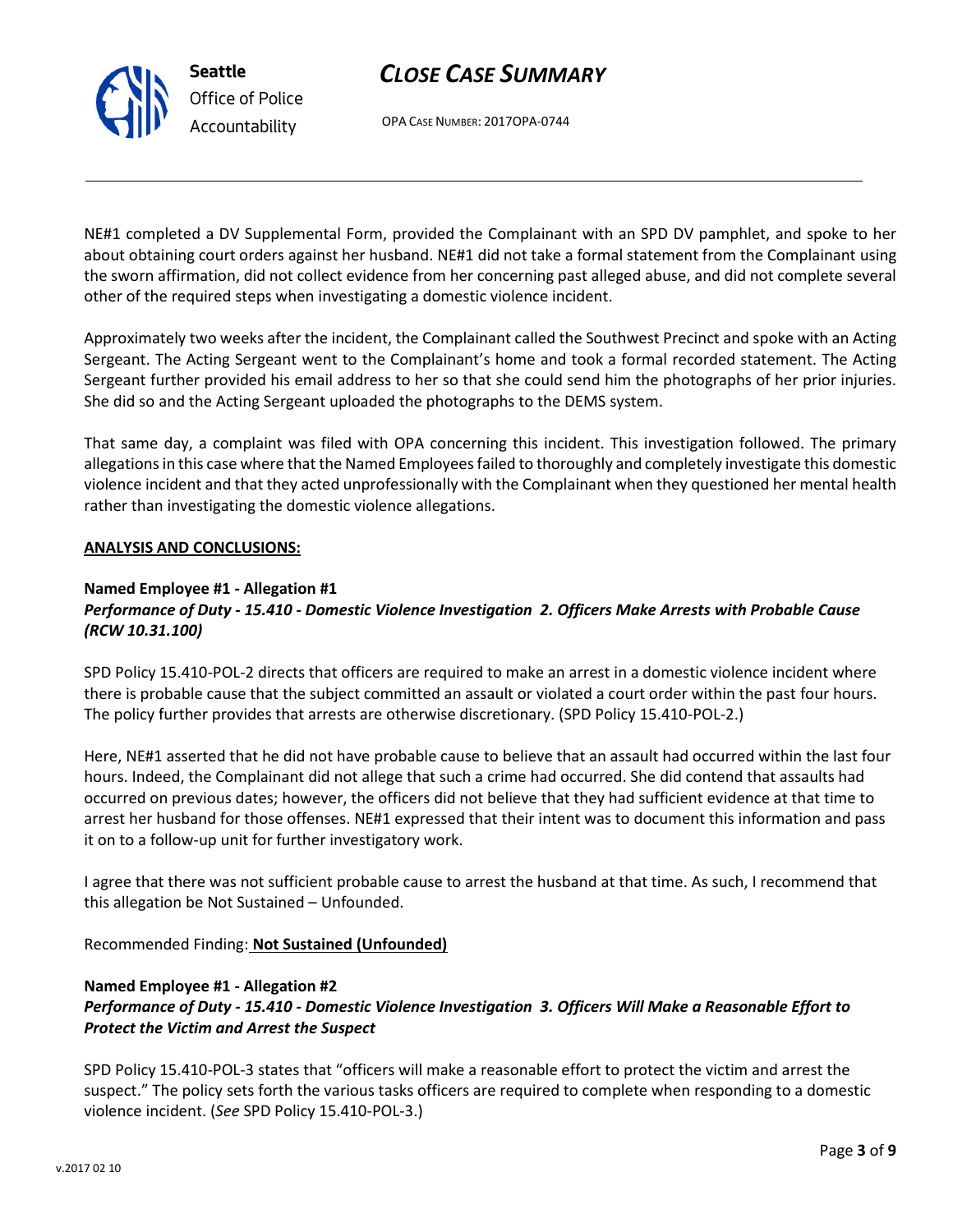## *CLOSE CASE SUMMARY*

OPA CASE NUMBER: 2017OPA-0744

The first thing that an officer is required to determine when responding to an alleged domestic violence incident is whether or not domestic violence is actually at issue. Here, based on the definition of domestic violence set forth in the policy (which mirrors the statute) it is unclear whether this case was a domestic violence incident based on the allegations alleged by the Complainant concerning her husband returning to their home. However, given her allegations of prior abuse by her husband, the Named Employees should have treated this case as a domestic violence incident.

The officers did conduct a primary domestic violence investigation, which included interviewing both the Complainant and her husband. There were no other identified witnesses. The officers did not place the husband under arrest, as they did not believe there was probable cause to do so. As indicated above, I concur with this decision.

With regard to the other tasks outlined in this policy, the officers completed some, but not all. For example, NE#1 did not recall whether he explicitly told the Complainant that her husband could be arrested at a later date if required. Moreover, aside from asking about the firearm that was ultimately taken from the house, NE#1 did not recall whether he asked about any other potentially deadly weapons available to the husband. The officer did not facilitate transportation for the Complainant to a hospital or to a place of safety or shelter. NE#1 stated that he did not recall whether she reported being injured or requested medical attention and explained that the Complainant did not ask to be taken anywhere.

NE#1's rationale for not completing all of the items on the checklist in their entirety appears to be that he believed that the call was shifting from a domestic violence incident to a potential crisis incident. That being said, neither NE#1 or NE#2 completed a crisis template. This case was complicated, as I imagine most domestic violence cases are; however, based on the nature of the Complainant's allegations, including those of past abuse, this was, in my opinion a domestic violence incident that needed to be investigated as set forth in policy. Here, the investigation fell short. While this may be the case, I do not find that NE#1 intentionally sought to conduct a less than complete investigation and I believe that a sustained finding is unwarranted. Instead, I recommend that this allegation be Not Sustained – Training Referral.

 **Training Referral**: NE#1 should receive additional training concerning the Department's expectations for investigations into domestic violence incidents. Specifically, he should be retrained as to the requirements of SPD Policies 15.410 and 15.180. Lastly, NE#1 should receive training concerning the elements of SPD Policy 15.125, which he appeared to be unfamiliar with at his OPA interview. NE#1 should receive counseling from his chain of command concerning the importance to the Department of appropriately handling domestic violence incidents and the fact that this is a priority for the Department. This re-training and associated counseling should be memorialized in a PAS entry.

Recommended Finding: **Not Sustained (Training Referral)**

#### **Named Employee #1 - Allegation #3**

*Investigations and Reports - 15.410 - Domestic Violence Investigation 5. The Department is Committed to a Thorough Primary Investigation of Domestic Violence*



**Seattle**

*Office of Police Accountability*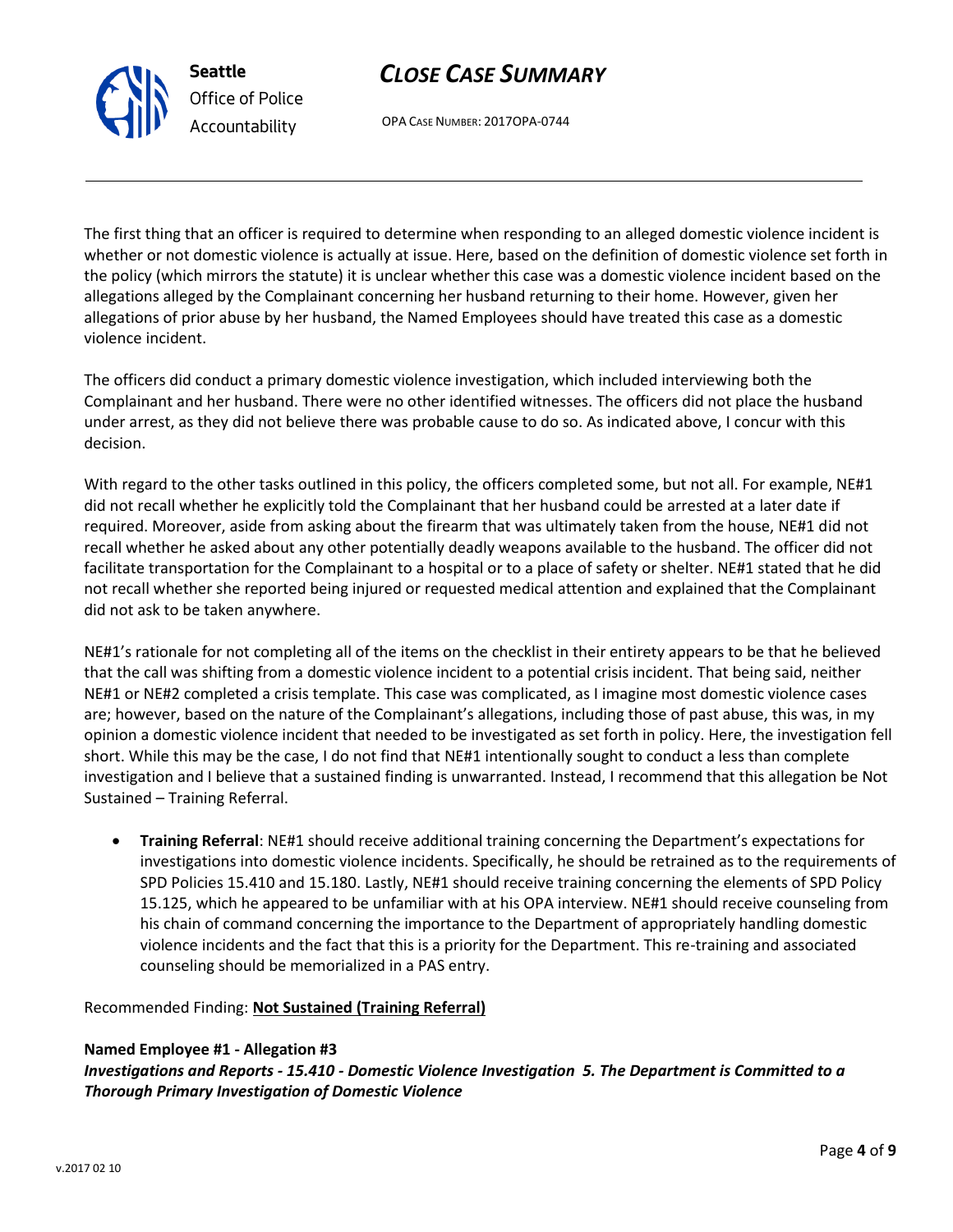

# *Office of Police Accountability*

## *CLOSE CASE SUMMARY*

OPA CASE NUMBER: 2017OPA-0744

SPD Policy 15.410-POL-5 reaffirms the Department's commitment to a thorough primary investigation of domestic violence incidents. In addition to the requirements set forth in SPD Policy 15.410-POL-3, this section of the policy also requires that officers: "attempt to obtain the domestic violence history of the involved suspect"; "complete the risk assessment"; and "use the sworn affirmation…when taking a statement from a victim or witness." (SPD Policy 15.410-POL-5.)

Here, the officers asserted that they attempted to obtain the domestic violence history of the husband. They spoke with the Complainant about the prior alleged abuse and ran her husband's name through their MDT system. NE#1 documented this information in the general offense report. NE#1 also contended that they spoke with the husband to learn similar information.

NE#1 also did complete the risk assessment form as required.

The officers did not take a formal statement from the Complainant using the sworn affirmation. I do not read this portion of the policy as explicitly compelling a statement. It simply states that when a statement is taken, the sworn affirmation will be used. However, this policy cross-references SPD Policy 15.180-POL-3, which affirmatively requires that victim statements be taken in all domestic violence investigations. As such, I infer that there was, in fact, a requirement that NE#1 take a formal statement from the Complainant using the sworn affirmation. While NE#1 did not do so, a statement was later taken by his supervisor, the Acting Sergeant. This should have been done by NE#1 instead.

As stated above, while I find that NE#1 did not satisfy all of the elements of this policy, I do not believe that NE#1 acted in bad faith or intentionally conducted an incomplete investigation. For this reason, I recommend that this allegation be Not Sustained – Training referral and refer to the training referral above. (*See* Named Employee #1, Allegation #2.)

Recommended Finding: **Not Sustained (Training Referral)**

#### **Named Employee #1 - Allegation #4**

#### *Investigations and Reports - 15.410 - Domestic Violence Investigation 15.410-TSK-1 Patrol Officer Primary Investigation of a Domestic Violence*

Like SPD Policies 15.410-POL-3 and 15.410-POL-5, SPD Policy 15.410-TSK-1 sets forth the expectations for officers during the investigation of domestic violence incidents.

For the same reasons as stated above (*see* Named Employee #1, Allegations #2 and 3), I find that NE#1's investigation was incomplete and recommend that this allegation be Not Sustained – Training Referral. I refer to the training referral above. (*See* Named Employee #1, Allegation #2.)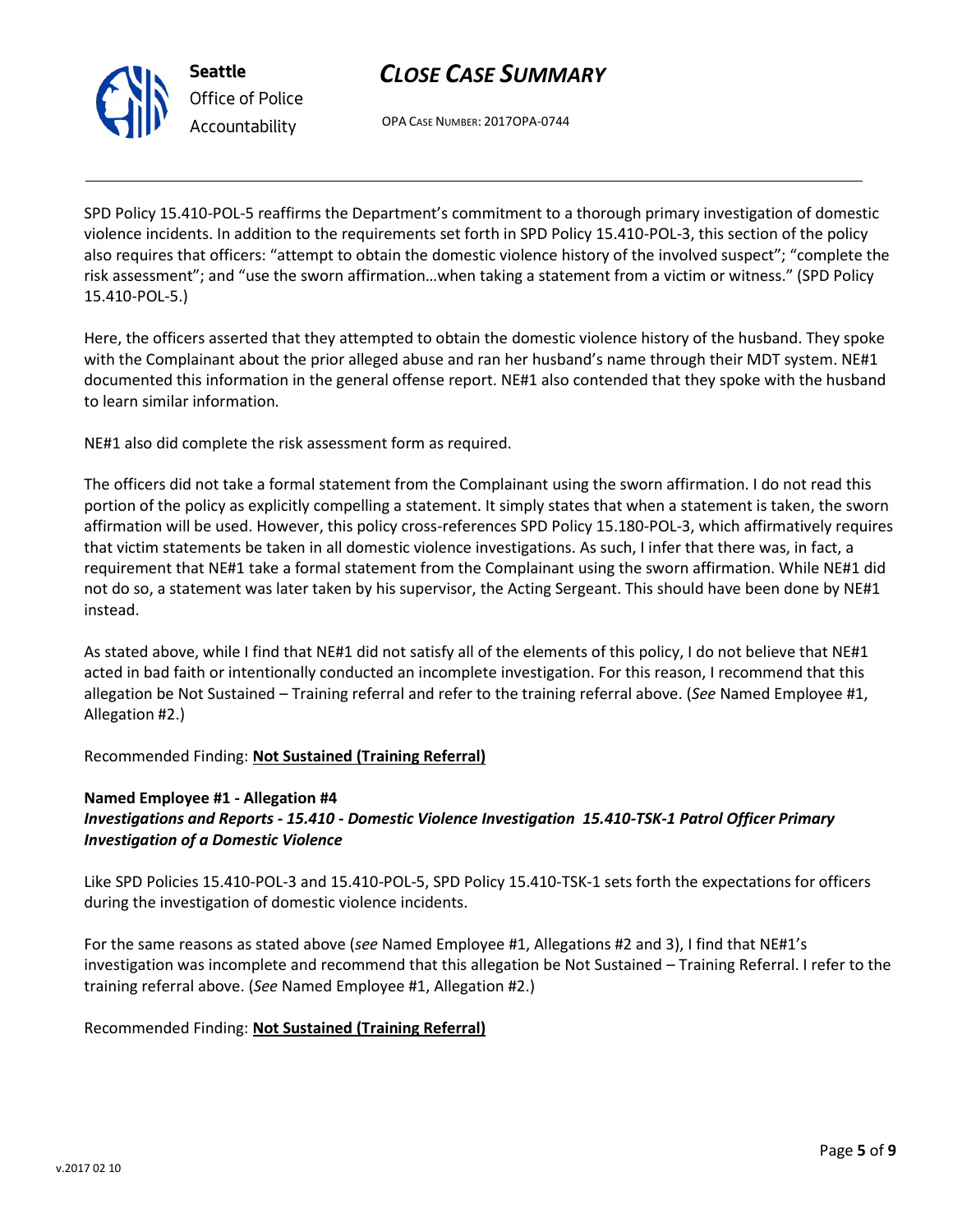



OPA CASE NUMBER: 2017OPA-0744

#### **Named Employee #1 - Allegation #5**

*Investigations and Reports - 15.180 - Primary Investigations 1. Officers Shall Conduct a Thorough and Complete Search for Evidence*

SPD Policy 15.180-POL-1 requires that, in primary investigations, officers conduct a thorough and complete search for evidence. The policy further requires officers to collect evidence and states that only evidence that it impractical to collect shall be retained by the owner. (SPD Policy 15.180-POL-1.) Such evidence should be photographed. (*Id*.)

Here, the Complainant related to the Named Employees that she had photographs of the prior injuries that she had suffered as a result of alleged domestic violence incidents. She even showed one of the photographs to NE#1. However, the officers did not ask for copies of these photographs, provide their email addresses so that the Complainant could electronically provide them, or even themselves take photographs of the evidence. Notably, the Acting Sergeant later obtained the photographs and uploaded them to the DEMS system. This task should have been performed by the Named Employees.

In explaining why they did not do so, NE#1 stated that his intention was to refer the case to a DV follow-up unit and he expected that they would collect the evidence. While I understand his reasoning, this was technically in violation of policy.

However, as with the technical violations of SPD Policies 15.410 and 15.180 outlined herein, I recommend a training referral rather than a sustained finding. I further refer to the training referral outlined above. (*See* Named Employee #1, Allegation #2.)

Recommended Finding: **Not Sustained (Training Referral)**

#### **Named Employee #1 - Allegation #6** *Investigations and Reports - 15.180 - Primary Investigations 3. Officers Shall Take Statements in Certain Circumstances*

SPD Policy 15.180-POL-1 requires that officers shall take victim statements in all domestic violence investigations, and instructs that, where it is a felony investigation, witness statements are also mandatory.

As explained above (*see* Named Employee #1, Allegation #3), I find that NE#1 should have taken a formal statement from the Complainant using the sworn affirmation. However, I believe that a training referral, rather than a sustained finding, is warranted here. I refer to the training referral set forth above. (*See* Named Employee #1, Allegation #2.)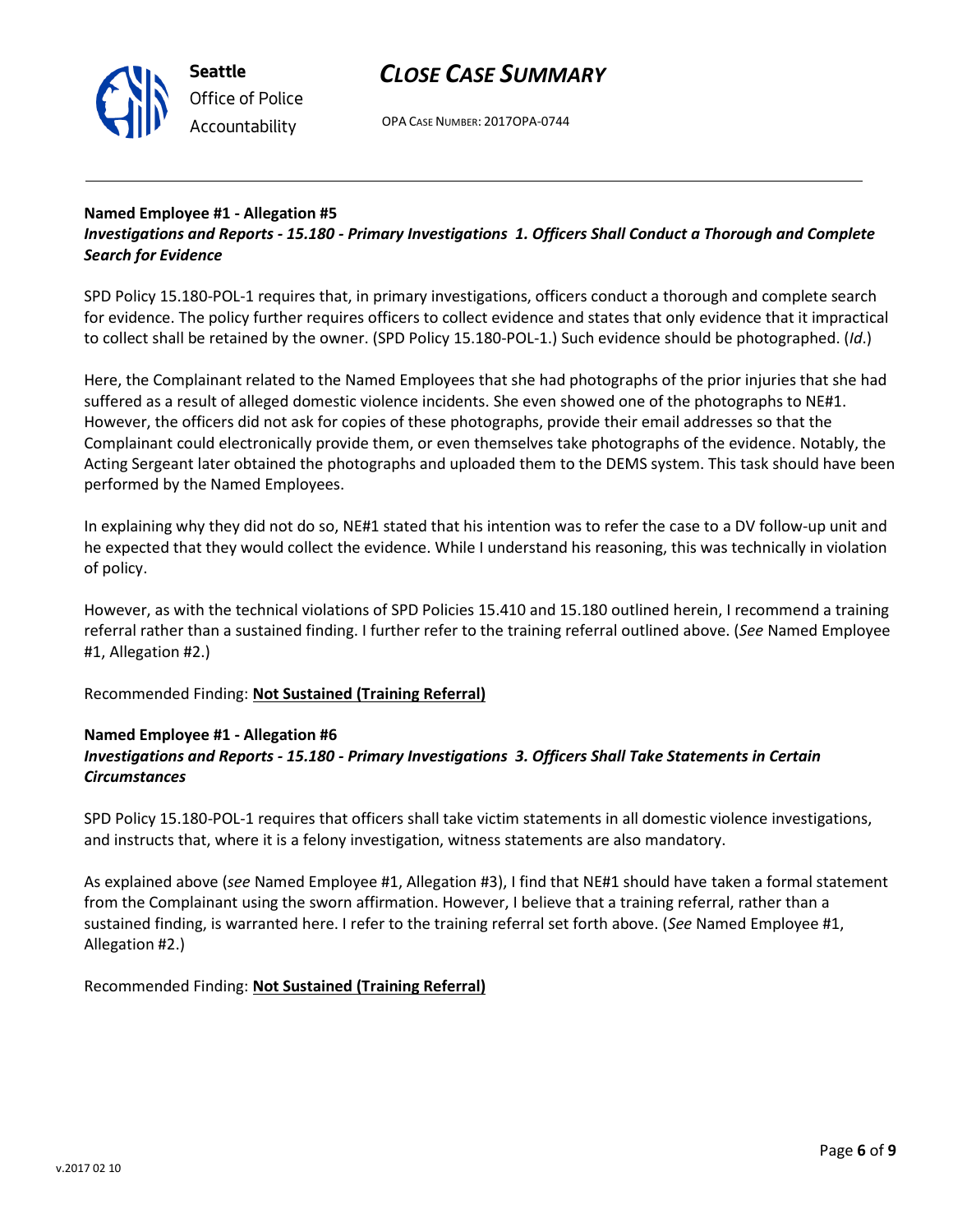

OPA CASE NUMBER: 2017OPA-0744

#### **Named Employee #1 - Allegation #7** *Professionalism - 5.001 - Standards and Duties 9. Employees Shall Strive to be Professional at all Times*

SPD Policy 5.001-POL-9 requires that SPD employees "strive to be professional at all times." The policy further instructs that "employees may not engage in behavior that undermines public trust in the Department, the officer, or other officers." (SPD Policy 5.001-POL-9.)

The Complainant alleged that the Named Employees, and particularly NE#1, were unprofessional when they engaged in a discussion concerning her mental health instead of focusing on her allegations of domestic violence. She believed that the officers spent more time speaking with her husband and that they took her husband's side and believed everything he said. Lastly, she alleged that the officers' conduct caused her to suffer more anxiety and depression, instead of causing her to feel safe.

While I do not believe that the officers intentionally tried to minimize the Complainant's claims of domestic violence, much of their conversation with her centered around her mental illness and current emotional state. I can see how the Complainant would have been upset by the fact that the officers were apparently more concerned with her mental health condition than her claims of repeated prior abuse. It appeared that they did deem the husband's account to be more credible, even asking him about the Complainant's mental condition. I find that the officers were genuinely concerned with her well-being, but also that the way they interacted with her caused her to feel worse instead of better. I further agree with the Complainant that the officers could have done a better job explaining why they could not force her husband to leave the home, why they wanted to take the gun, and why they deemed it necessary to discuss her mental health status and prior suicidal ideation, particularly given that she was clearly upset by these conversations.

Ultimately, I do not find that the Named Employees' conduct rose to the level of a policy violation. However, I do think they would benefit from additional training concerning how to interact with domestic violence victims and people who are potentially in crisis.

 **Training Referral**: NE#1 should receive training from his chain of command or another appropriate entity concerning interactions with victims of domestic violence and individuals who are potentially in crisis. That training and any associated counseling should be memorialized in a PAS entry.

#### Recommended Finding: **Not Sustained (Training Referral)**

#### **Named Employee #2 - Allegation #1**

#### *Performance of Duty - 15.410 - Domestic Violence Investigation 2. Officers Make Arrests with Probable Cause (RCW 10.31.100)*

For the same reasons as stated above (*see* Named Employee #1, Allegation #1), I recommend that this allegation be Not Sustained – Unfounded.

Recommended Finding: **Not Sustained (Unfounded)**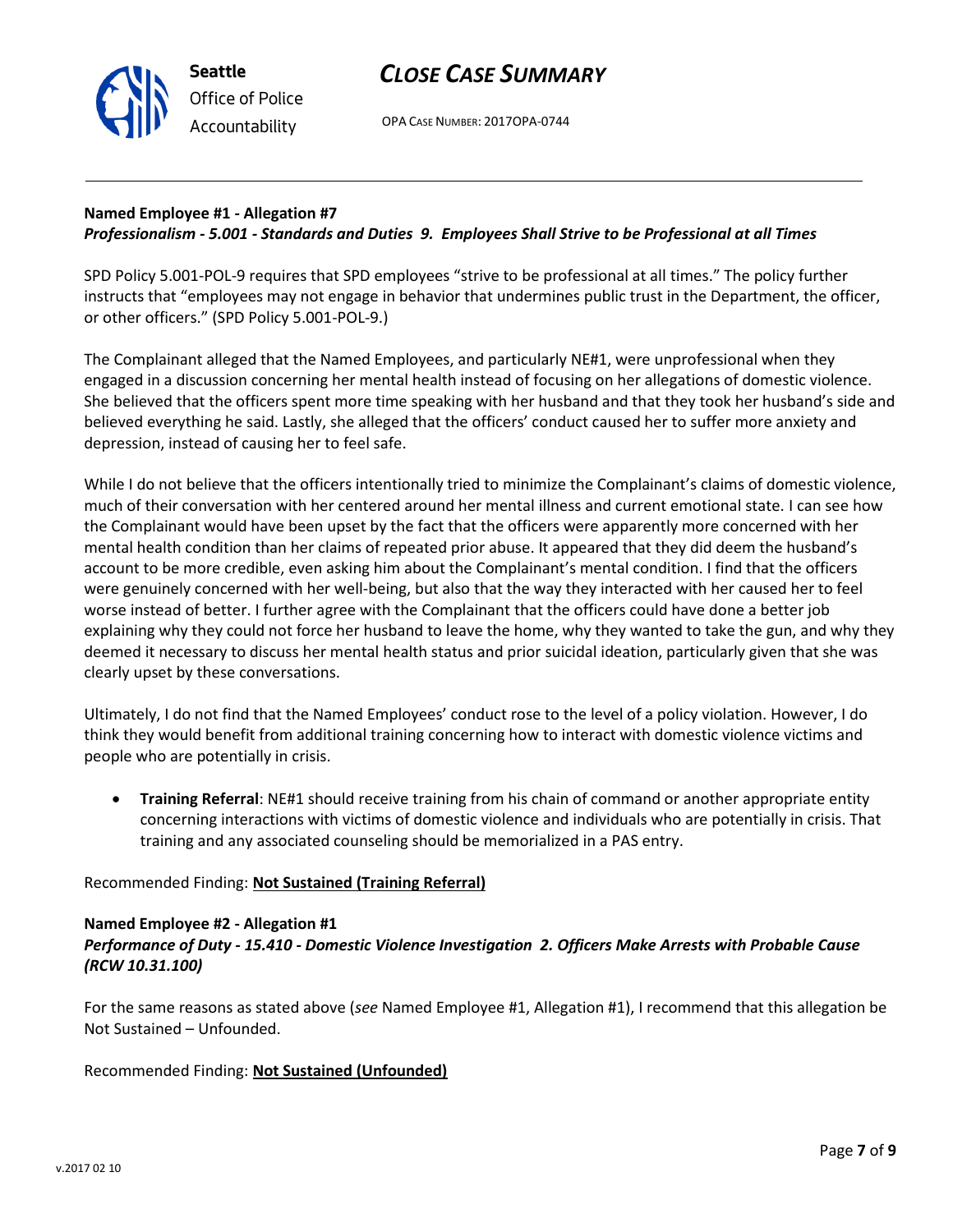## *CLOSE CASE SUMMARY*



OPA CASE NUMBER: 2017OPA-0744

#### **Named Employee #2 - Allegation #2** *Performance of Duty - 15.410 - Domestic Violence Investigation 3. Officers Will Make a Reasonable Effort to Protect the Victim and Arrest the Suspect*

Both Named Employees asserted that NE#1 was the primary officer on this call. As such, the course and scope of the investigation that was conducted was ultimately within his purview and was his responsibility. However, NE#2 was the more experienced officer and could have asserted himself to correct the deficiencies in NE#1's investigation and ensure that it was complete. He did not do so here.

As such, while a sustained finding is not warranted against NE#2 for the same reasons as with NE#1, I believe that NE#2 would benefit from the same training referral as recommended for NE#1.

 **Training Referral**: NE#2 should receive additional training concerning the Department's expectations for investigations into domestic violence incidents. Specifically, he should be retrained as to the requirements of SPD Policies 15.410 and 15.180. Lastly, NE#2 should receive training concerning the elements of SPD Policy 15.125, which he appeared to be unfamiliar with at his OPA interview. NE#2 should receive counseling from his chain of command concerning the importance to the Department of appropriately handling domestic violence incidents and the fact that this is a priority for the Department. This re-training and associated counseling should be memorialized in a PAS entry.

#### Recommended Finding: **Not Sustained (Training Referral)**

#### **Named Employee #2 - Allegation #3**

#### *Investigations and Reports - 15.410 - Domestic Violence Investigation 5. The Department is Committed to a Thorough Primary Investigation of Domestic Violence*

For the same reasons as outlined above (*see* Named Employee #2, Allegation #2), I recommend that this allegation be Not Sustained – Training Referral and I refer to the training referral set forth in Allegation #2.

#### Recommended Finding: **Not Sustained (Training Referral)**

#### **Named Employee #2 - Allegation #4** *Investigations and Reports - 15.410 - Domestic Violence Investigation 15.410-TSK-1 Patrol Officer Primary Investigation of a Domestic Violence*

For the same reasons as outlined above (*see* Named Employee #2, Allegation #2), I recommend that this allegation be Not Sustained – Training Referral and I refer to the training referral set forth in Allegation #2.